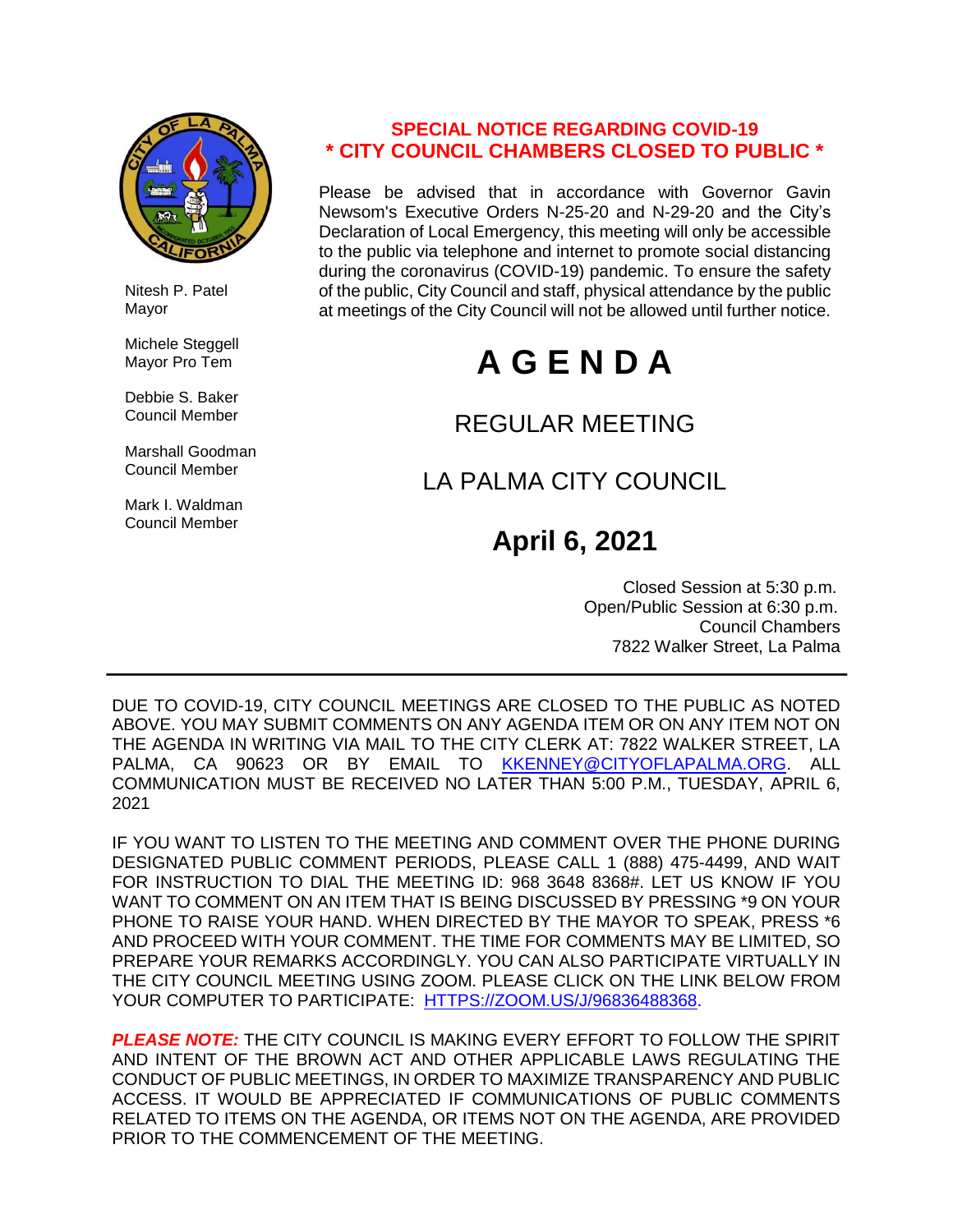#### CALL TO ORDER

#### CLOSED SESSION

#### CS-1. *CONFERENCE WITH LABOR NEGOTIATORS*

Pursuant to Government Code section 54957.6.

| <b>Agency Designated Representatives:</b> | Conal McNamara, City Manager<br>Ryan Hallett Hinton, Assistant to the City<br>Manager                                   |
|-------------------------------------------|-------------------------------------------------------------------------------------------------------------------------|
| <b>Employee Organizations:</b>            | La Palma General Employees Association<br>La Palma Police Association<br>La Palma Professional Employees<br>Association |
| Unrepresented Employees:                  | <b>Executive Management</b>                                                                                             |

#### CS-2. *CONFERENCE WITH LEGAL COUNSEL – INITIATION OF LITIGATION:*

Consideration of whether to initiate litigation pursuant to Government Code Section 54956.9(d)(4): (2 cases)

OPEN SESSION: (Scheduled to Start at 6:30 p.m.)

| PLEDGE OF ALLEGIANCE: | Council Member Baker               |
|-----------------------|------------------------------------|
|                       |                                    |
| INVOCATION:           | Father Aaron Galvizo, St. Irenaeus |

Council Member Waldman

ROLL CALL: COUNCIL COUNCIL AND COUNCIL AND COUNCIL AND COUNCIL AND COUNCIL AND COUNCIL AND COUNCIL AT A COUNCIL AND COUNCIL AT A COUNCIL AT A COUNCIL AND COUNCIL AND COUNCIL AT A COUNCIL AND COUNCIL AT A COUNCIL AND COUNCI

#### PRESENTATIONS

1. [Presentation of proclamation in recognition of Donate Life Month](https://www.cityoflapalma.org/DocumentCenter/View/10834/Proclamation_Donate-Life)

ORAL COMMUNICATIONS (Time Limit: 5 Minutes Each)

Time has been reserved at this point in the Agenda for persons wishing to speak on any item that is not listed on the Agenda. By law, the City Council and Successor Agency are prohibited from taking action on such oral comments. The matter will be automatically referred to staff for appropriate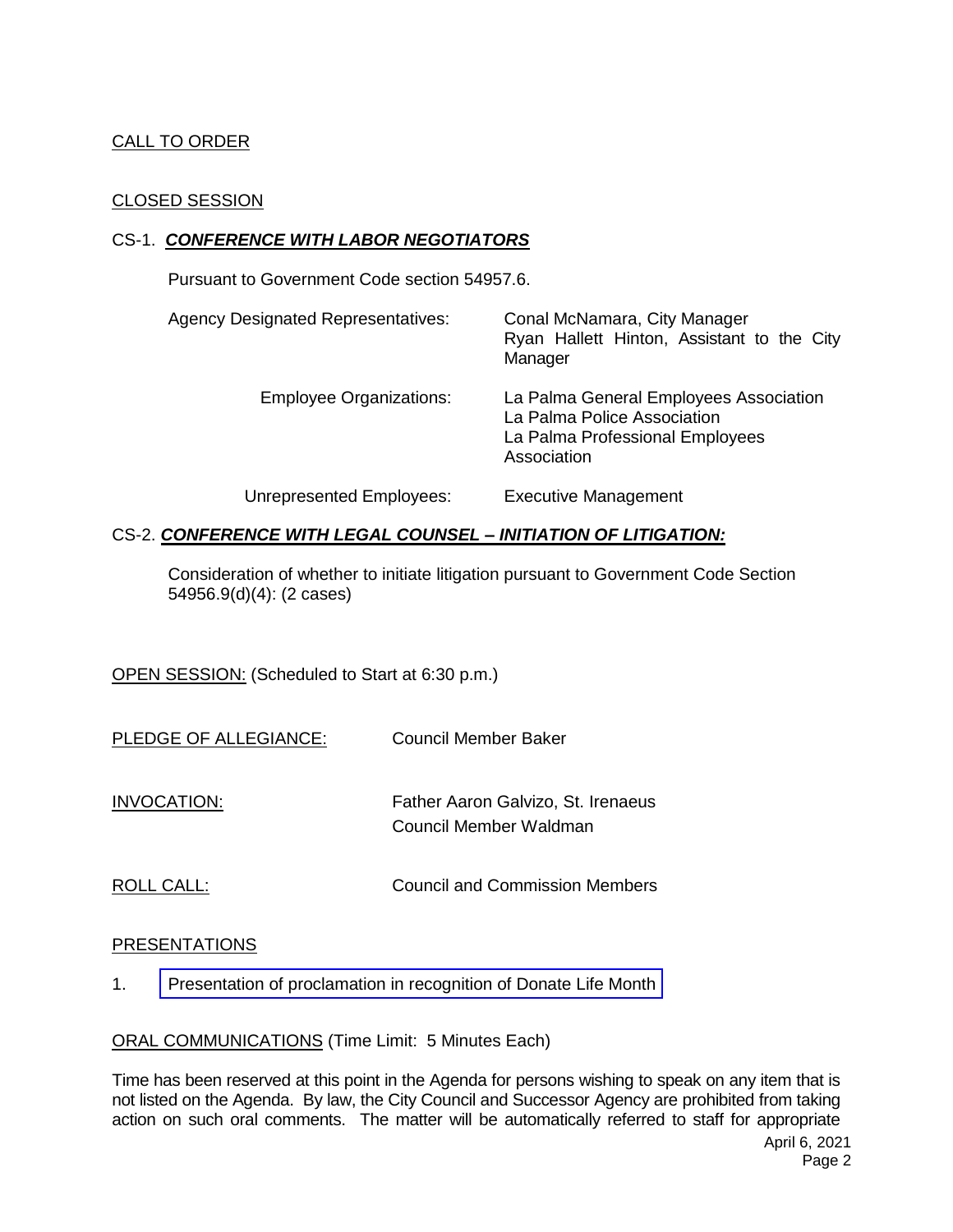response or action or will be placed on the Agenda of a future meeting. Matters listed on the Agenda may be addressed either at this time or at the time they are before the City Council for discussion.

RECESS CITY COUNCIL AND CONVENE AS

### **SUCCESSOR AGENCY TO THE DISSOLVED COMMUNITY DEVELOPMENT COMMISSION OF THE CITY OF LA PALMA**

*The City Council will now recess and convene as the Successor Agency to the Dissolved Community Development Commission of the City of La Palma. Members of the La Palma City Council receive no compensation or stipend as a result of convening or participating in either the Successor Agency or otherwise as serving as members of the Successor Agency.*

#### CONSENT CALENDAR (2 Items)

All matters listed under Consent Calendar will be acted upon by one motion affirming the action recommended on the Agenda. There will be no separate discussion on these items prior to voting unless members of the Successor Agency, Staff, or the public request that specific items be removed from the Consent Calendar for separate action. Any member of the public who wishes to discuss a Consent Calendar item should come forward to the microphone and, upon recognition by the Chair, state his or her name, address, and the item number.

#### A. *Approval of [Successor](https://www.cityoflapalma.org/DocumentCenter/View/10832/Item-A_SA-Minutes-030221) Agency Minutes*

Recommendation that the Successor Agency approve the Minutes of the March 2, 2021, Regular Meeting of the Successor Agency.

#### B. *[Successor Agency Register of Demands](https://www.cityoflapalma.org/DocumentCenter/View/10833/Item-B_SA-Warrants-Resolution-WEB)*

Recommendation that the Successor Agency adopt a Resolution approving the Register of Demands for April 6, 2021.

#### PUBLIC HEARINGS

None Scheduled.

#### REGULAR ITEMS

None Scheduled.

#### ADJOURN THE SUCCESSOR AGENCY AND RECONVENE

### **CITY COUNCIL**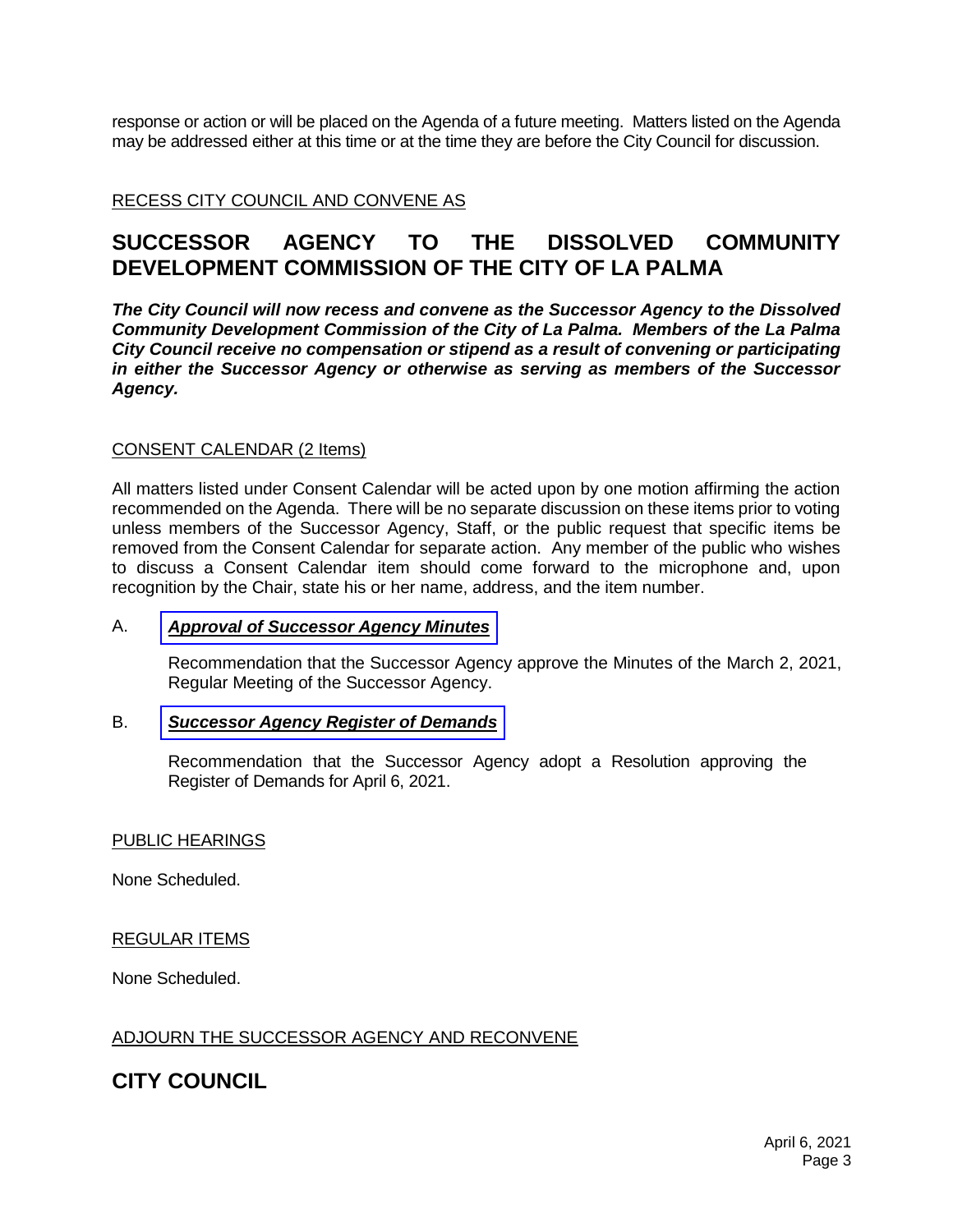#### CONSENT CALENDAR (10 Items)

All matters listed under Consent Calendar will be acted upon by one motion affirming the action recommended on the Agenda. There will be no separate discussion on these items prior to voting unless members of the City Council, Staff, or the public request that specific items be removed from the Consent Calendar for separate action. Any member of the public who wishes to discuss a Consent Calendar item should come forward to the microphone and, upon recognition by the Mayor, state his or her name, address, and the item number.

#### 1. *[Waive the Reading of All Ordinances](https://www.cityoflapalma.org/DocumentCenter/View/10835/Item-1_Read-Ordinances-by-Title)*

Recommendation that the City Council waive the reading of all Ordinances in their entirety and read by title only.

#### 2. *[Approval of Council Minutes](https://www.cityoflapalma.org/DocumentCenter/View/10836/Item-2_City-Council-Minutes)*

Recommendation that the City Council approved the Minutes of the March 2, 2021, Regular Meeting of the City Council.

#### 3. *[Approval of Register of Demands](https://www.cityoflapalma.org/DocumentCenter/View/10837/Item-3_CC-Warrants-Resolution-WEB)*

Recommendation that the City Council adopt a Resolution approving the Register of Demands for March 16, 2021, and April 6, 2021.

#### 4. *[Destruction of Obsolete Records](https://www.cityoflapalma.org/DocumentCenter/View/10838/Item-4_Records-Destruction-04-2021)*

Recommendation that the City Council adopt a Resolution authorizing the destruction of obsolete records pursuant to the California Government Code Section 34090.

#### 5. *[Award of Contract to T.E. Roberts, Inc. for the Water Main Interconnect Project](https://www.cityoflapalma.org/DocumentCenter/View/10839/Item-5_AOC-to-TE-Roberts_21-WTR-02)  (Thelma Avenue), City Project No. 21-WTR-02*

Recommendation that the City Council:

- a) Rescind Award of Contract to J.A. Salazar Construction & Supply Group for City Project No. 21-WTR-02, awarded on March 2, 2021.
- b) Approve Award of Contract in the Amount of \$436,871 to T.E. Roberts, Inc. for the Water Main Interconnect Project (Thelma Avenue), City Project No. 21-WTR-02.

#### 6. *[Additional Business Assistance Update](https://www.cityoflapalma.org/DocumentCenter/View/10840/Item-6_Additional-Business-Assistance-Update)*

Recommendation that the City Council receive and file this report.

#### 7. *[The Road Repair and Accountability Act List \(SB 1\) of Projects for Fiscal Year](https://www.cityoflapalma.org/DocumentCenter/View/10841/Item-7_RMRA-Funding-Resolution)  2020-21*

Recommendation that the City Council adopt a resolution to identify a list of projects to be funded by SB 1, The Road Repair and Accountability Act, for Fiscal Year 2020-21.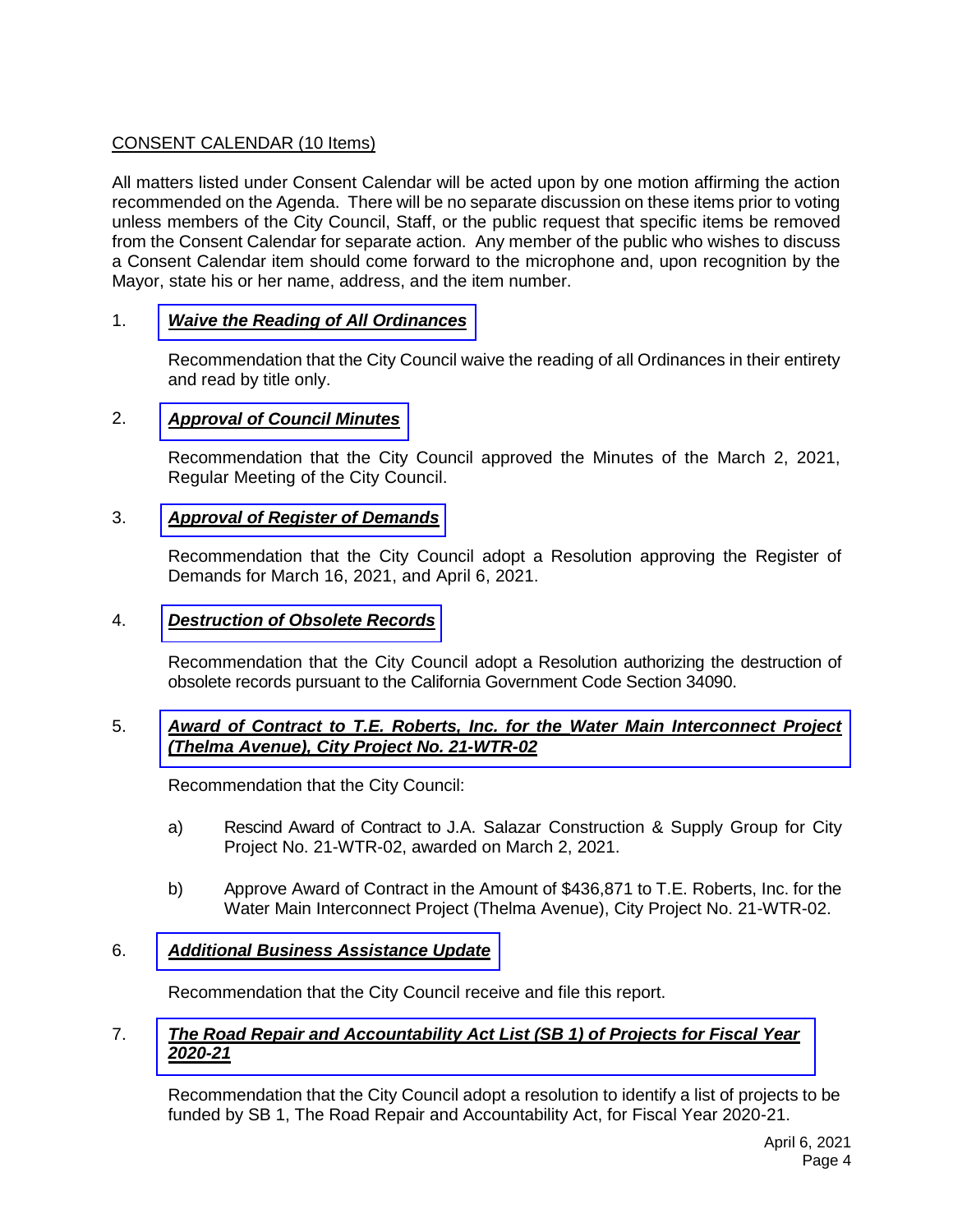#### 8. *[Approve Mutual Aid Memorandum of Agreement between County of Orange and](https://www.cityoflapalma.org/DocumentCenter/View/10826/Item-8_Mutual-Aid-MOU)  City of La Palma for COVID-19 Vaccination Staffing*

Recommendation that the City Council authorize the City Manager to execute the attached Mutual Aid Agreement for the COVID-19 Vaccination Effort with the County of Orange, pertaining to mutual aid assistance provided under the Orange County Operational Area Agreement.

#### 9. *[Resolution Designating Authorized Agents of the City of La Palma for Cal OES](https://www.cityoflapalma.org/DocumentCenter/View/10827/Item-9_Cal-OES-Reso_Web-Version)  (State of California Governor's Office of Emergency Services) Public Assistance Grants.*

Recommendation that the City Council approve the attached Cal OES 130 Resolution form designating Authorized Agents to execute on behalf of the City of La Palma for the purpose of obtaining disaster public assistance grants from Cal OES and FEMA.

#### 10. *[COVID-19 Update/Implications for Upcoming City Events](https://www.cityoflapalma.org/DocumentCenter/View/10828/Item-10_COVID-19-Update-4-6-21)*

Recommendation that the City Council receive the report and provide direction, as appropriate.

#### PUBLIC HEARINGS

None Scheduled.

#### REGULAR ITEMS (3 Items)

#### 11. *[The sale of "Safe and Sane" Fireworks within City limits.](https://www.cityoflapalma.org/DocumentCenter/View/10829/Item-11_Fireworks-Sales-Direction-Change)*

Recommendation that the City Council receive the report and provide direction, as appropriate.

#### 12. *[Council Member Request: City Council Policy 3 Update](https://www.cityoflapalma.org/DocumentCenter/View/10830/Item-12_Council-Policy-Amendment)*

Recommendation that the City Council discuss amending City Council Policy 3: City Committees.

#### 13. *[Home Based Business License Study Session: Review of Municipal Code Section](https://www.cityoflapalma.org/DocumentCenter/View/10831/Item-13_Study-Session_Home-Based-Business)  22-80 License Required for Home Occupation.*

Recommendation that the City Council receive and file this report and provide any desired direction.

#### COUNCILMEMBER AB1234 REPORTS, REPORTS FROM CITY-AFFILIATED COMMITTEES, AND COUNCIL REMARKS